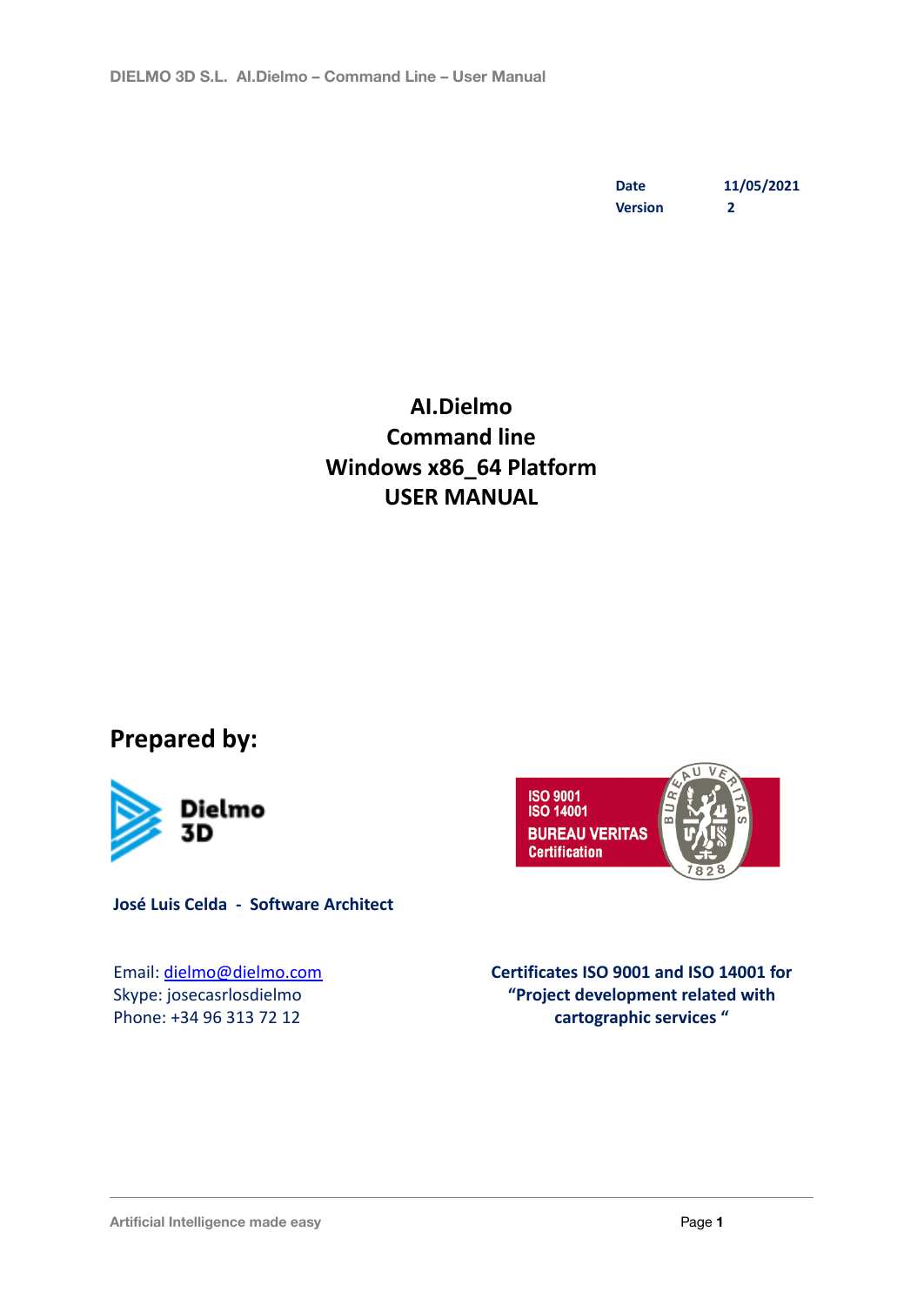### **INDEX**

| <b>1.ABOUT AI.DIELMO COMMAND LINE VERSION</b> |                                            | $\mathbf{3}$     |
|-----------------------------------------------|--------------------------------------------|------------------|
|                                               | <b>2.INSTALLATION</b>                      | $\boldsymbol{4}$ |
| 3.USAGE                                       |                                            | 4                |
| 3.1.                                          | <b>Get help</b>                            | 4                |
| 3.2.                                          | Get help on the parameters of a task type  | $5\phantom{.0}$  |
| 3.3.                                          | Interpreting the help parameters of a task | 5                |
| 3.4.                                          | Queuing a task                             | 6                |
| 3.5.                                          | List the queued tasks                      | 7                |
| 3.6.                                          | <b>BATCH CREATION FOR WINDOWS</b>          | 8                |
| 3.7.                                          | <b>Error codes</b>                         | 8                |
| 3.8.                                          | <b>Diagnostic information</b>              | 9                |
|                                               | <b>4. COMPONENTS AND DATA FLOW DIAGRAM</b> | 10               |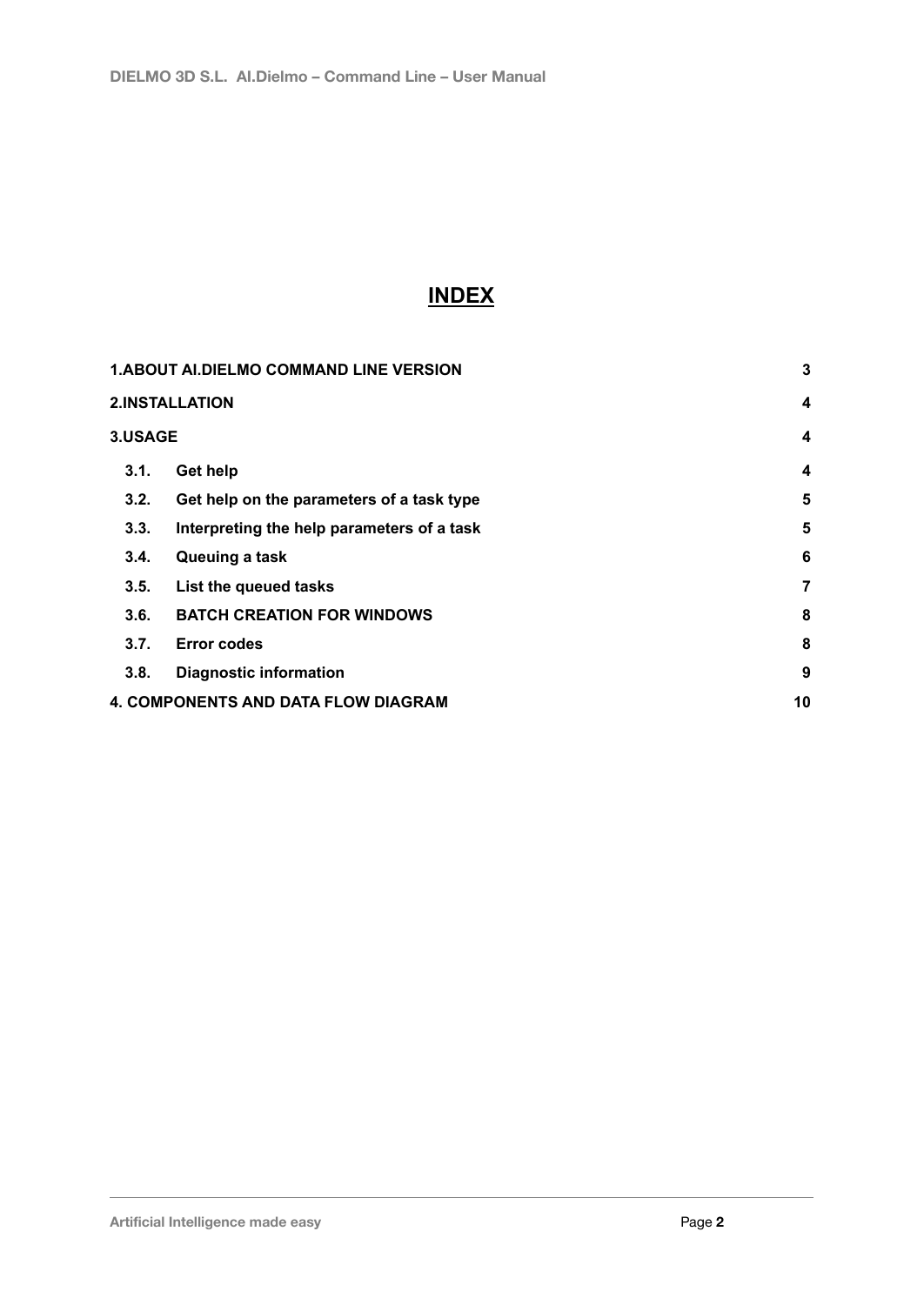# <span id="page-2-0"></span>**1. ABOUT AI.DIELMO Command line version**

AI.dielmo, has been developed by DIELMO 3D with the aim of making more efficient the detection of objects in images by using Artificial Intelligence (AI), and perform actions on the detected objects, such as cropping the images with different parameters, selecting the best image among several with the same object, or simply counting the number of objects in the image.

The development of this software has been funded by the Spanish Ministry of Economic Affairs and Digital Transformation.

Call: Promotion of Digital Enabling Technologies.

Beneficiary: Dielmo 3D, S.L.

File no.: TSI- 100909-2019-47

Project: Analysis of the application of Deep Learning for the resolution of geospatial problems related to the territory.



SECRETARÍA DE ESTADO DE DIGITALIZACIÓN E INTELIGENCIA ARTIFICIAL

AI.Dielmo is divided into two separate components:

#### **1. The visual interface, (task controller, UI App).**

It allows you to queue, stop, pause and consult the task history. (See manual for visual interface version).

#### **2. The command line (task queueing, batchqueue)**

The command line has been conceived to queue tasks to be performed by the UI App application. The task will remain queued indefinitely until the UI App is started and the enqueueing of tasks is activated (by default) (see manual visual interface version).

This manual develops the use of the second component: BatchQueue.

This component is designed to be used by any production flow, integrating object detection with the different tasks of a company.

The queued tasks are executed sequentially, by the queuing order. The order of the tasks in the queue can be altered using the UI App.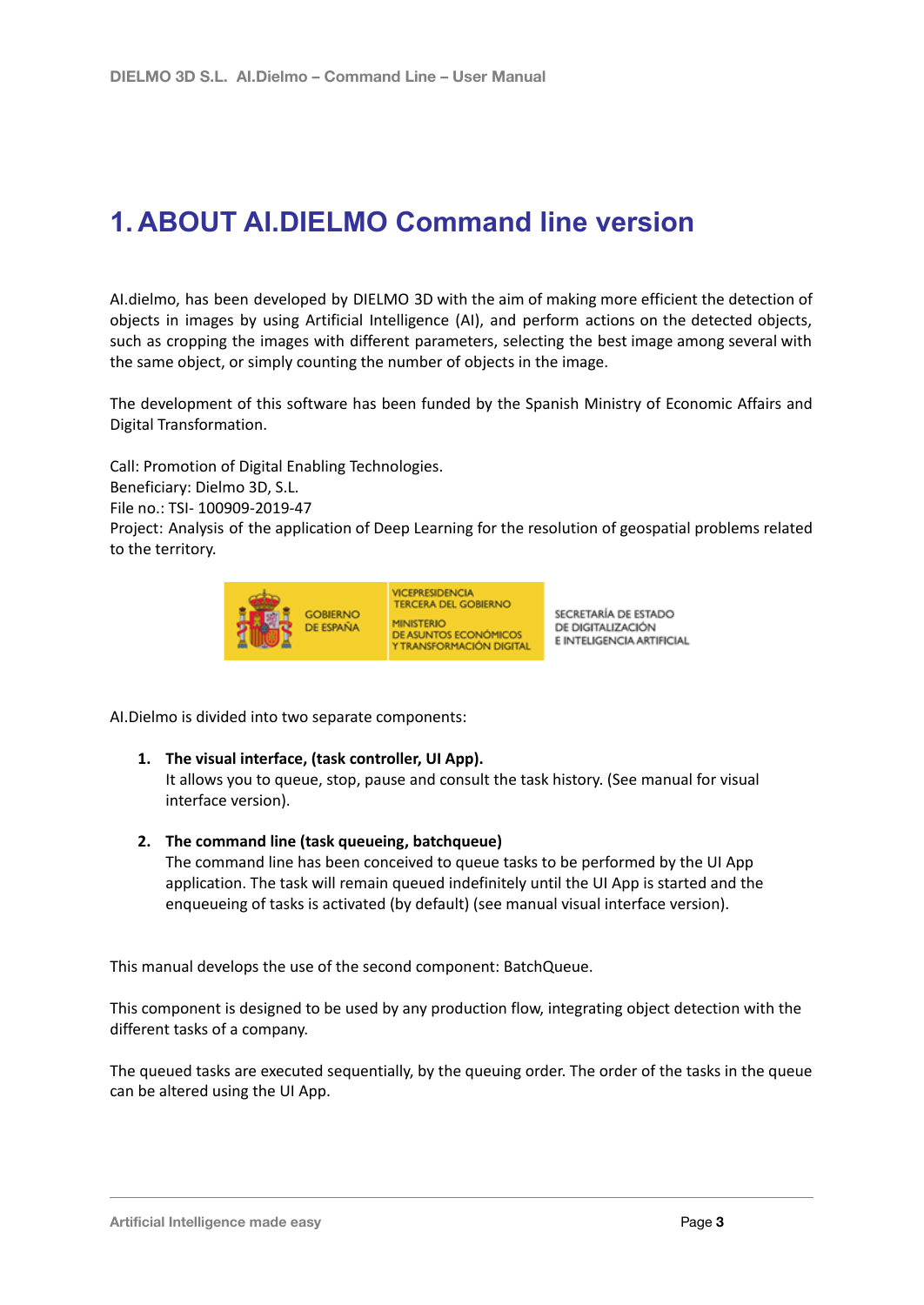# <span id="page-3-0"></span>**2. INSTALLATION**

BatchQueue is automatically installed with the supplied installer for the selected platform (Windows/Linux). (See manual for visual interface version).

Note:

AI.Dielmo works with a JAVA virtual machine, which is packaged in the installer. If you try to use the JAVA virtual machine installed on Windows, and the version is not the appropriate one, the application will not start. To avoid this problem BatchQueue uses the appropriate virtual machine to invoke the application.

### <span id="page-3-1"></span>**3. USAGE**

The application is installed in C: \Users\Public\AI.Dielmo

In that folder, there is a command file with .bat extension with the name batchqueue.bat that is in charge of starting the application.

It can be invoked from any folder of the machine, you can put it in the PATH of the system if you want or start with the complete path. ex:

C:\Users\Public\AI.Dielmo\batchqueue

In the following descriptions, it will be assumed that it has been executed from the windows command window:

```
cd C:\Users\Public\AI.Dielmo
```
or the system path has been set to the route  $C:\Upsilon\$  Public  $\AI$ . Dielmo

#### **3.1. GET HELP**

For general help on the use of the application use the following command:

c:\Users\Public\AI.Dielmo> batchqueue –help

#### The result of the command will be:

AI.Dielmo command line interface. batchqueue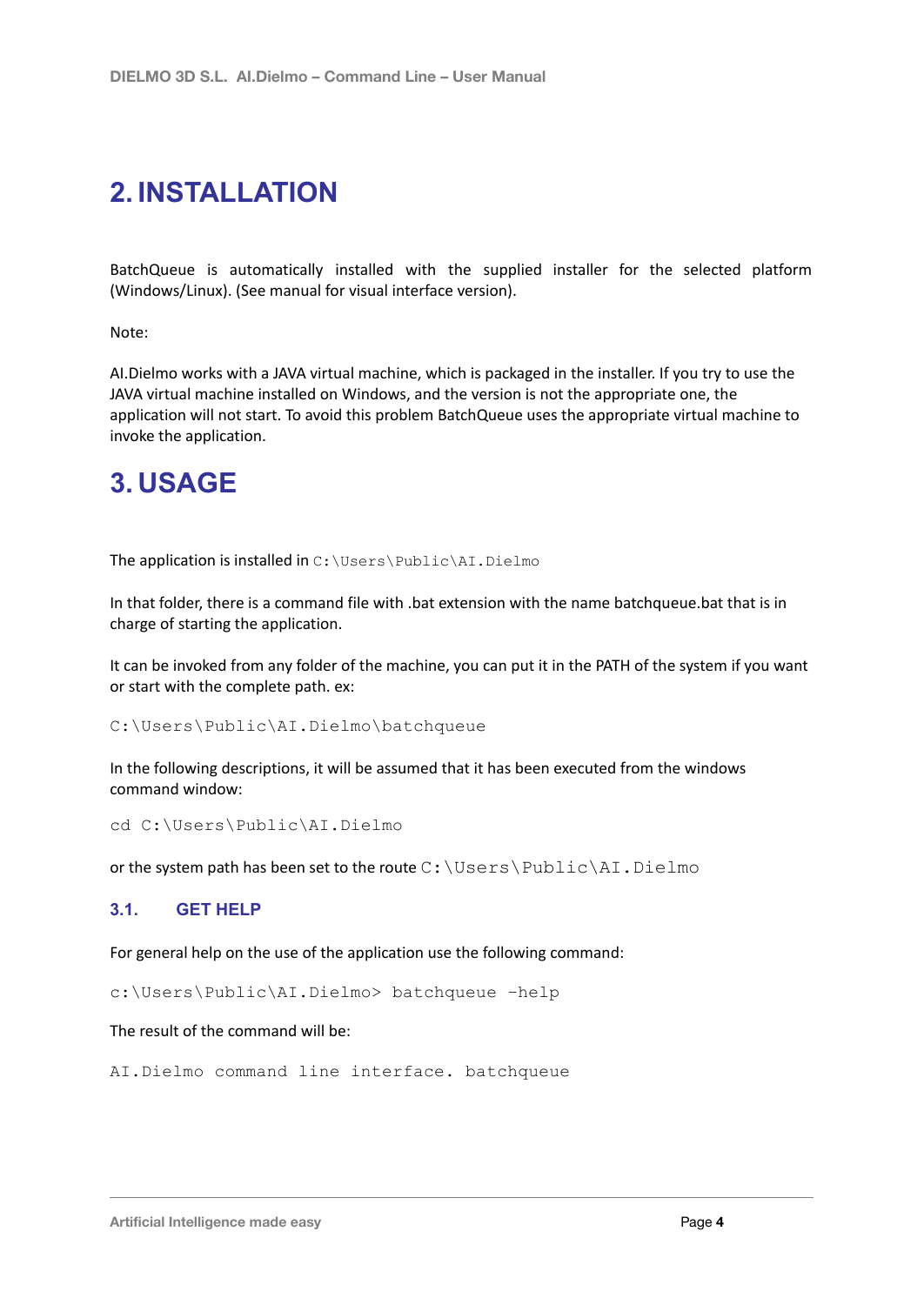```
Starting ApplicationQueue v0.0.1-SNAPSHOT using Java 11.0.9.1 on
YOURMACHINE with PID 11696
(C:\Users\Public\AI.Dielmo\AI.Dielmo.batch.jar started by jcelda
in c:\Users\Public\AI.Dielmo)
No active profile set, falling back to default profiles: default
Started ApplicationQueue in 3.517 seconds (JVM running for 5.336)
```
parameter jobName must be specified. Valid jobNames values:[drawDetectionsJob, blurDetectionsJob, cropImagesJob, drawDetectionsVideoJob, blurDetectionsVideoJob, vectorizeJob] clue: batchqueue --help --jobName=drawDetectionsJob Stopping job scheduler queue...

#### **3.2. GET HELP ON THE PARAMETERS OF A TASK TYPE**

For help on the parameters supported by a particular task type, use the following command:

batchqueue –-help –-jobName=<name of task>

ie: Ask for help on the task Mark detections on output images.

```
c:\Users\Public\AI.Dielmo> batchqueue –help –jobName=
drawDetectionsJob
AI.Dielmo command line interface. batchqueue
Starting ApplicationQueue v0.0.1-SNAPSHOT using Java 11.0.9.1 on
YOURCOMPUTER with PID 6068
(C:\Users\Public\AI.Dielmo\AI.Dielmo.batch.jar started by jcelda in
c:\Users\Public\AI.Dielmo)
No active profile set, falling back to default profiles: default
Started ApplicationQueue in 3.674 seconds (JVM running for 5.473)
drawDetectionsJob
Draw detections in image
A job to detect objects and generate output with images detected
Parameters:
   --inputResources Input Images Directory
   No Default value defined
   Input images Directory. This directory will be scanned for
supported images format to process detections.
   Optional:false
   --outputResources Output Detections Directory
   No Default value defined
   The directory where the generated images and output results
summary file will be stored.
   Optional:false
   --tensorModel Dielmo dmod model file
```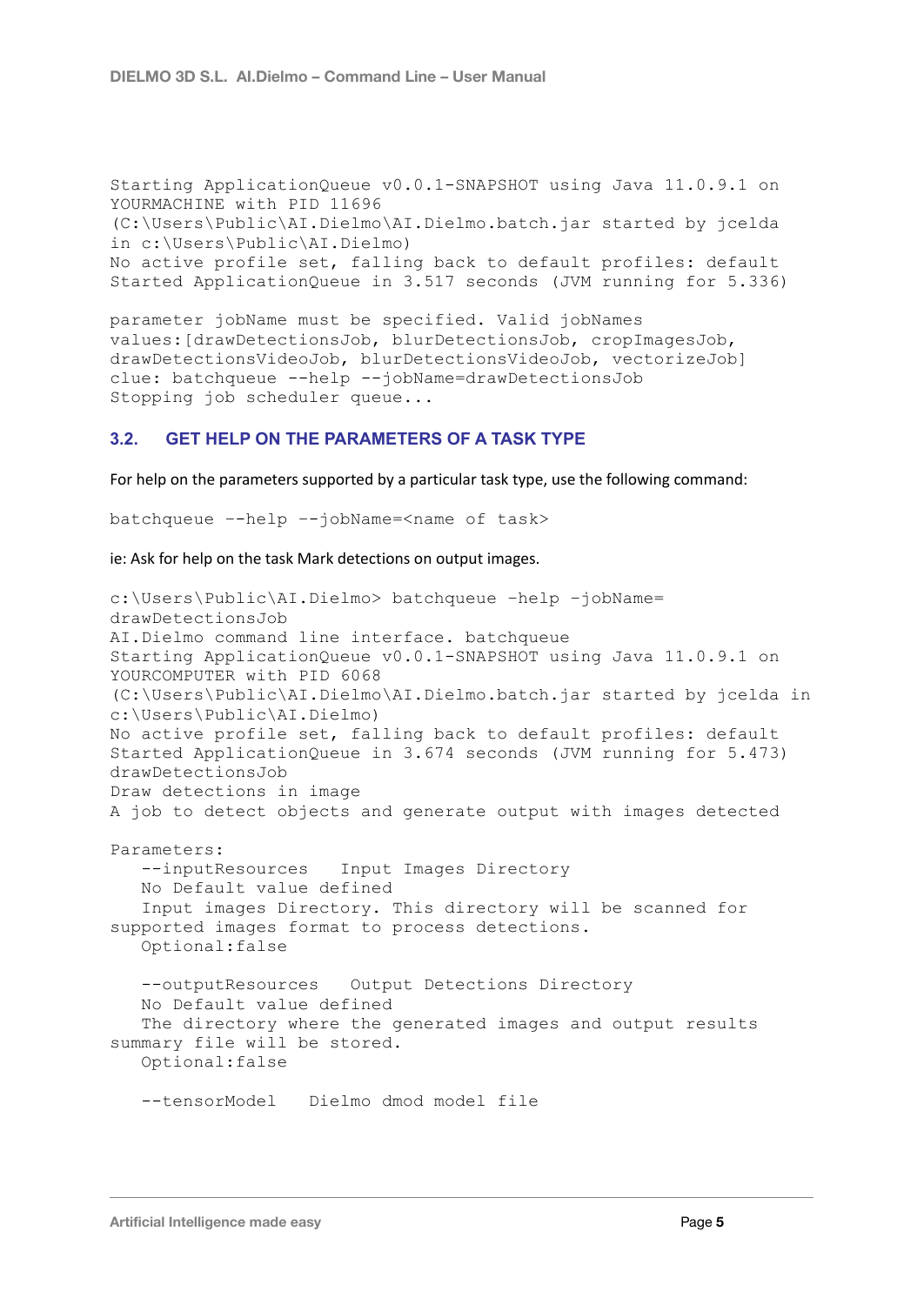```
No Default value defined
  A file provided by Dielmo with the trained neuronal network to
process detections. Extension should be .dmod
   Optional:false
[…]
To launch a job with default values:
 --inputResources=somevalue... --outputResources=somevalue...
--tensorModel=somevalue... --jobName=somevalue...
```

```
Stopping job scheduler queue...
```
#### <span id="page-5-0"></span>**3.2. INTERPRETING THE HELP OF TASK PARAMETERS**

For each parameter, it is listed:

- Name (syntax) must be specified as listed.
- Short description.
- Default value (if any).
- Range of supported values (if any).
- Extended description.
- Optional: If a parameter is NOT optional and does NOT have a default value, it must be specified. In case it has a default value, it is not necessary to specify it, unless you want to overwrite the default value.

At the end of the help, the non-optional parameters with no default value are listed to have a reference on how to queue the task by specifying only these parameters, which are mandatory and have no default value.

#### **3.3. QUEUING A TASK**

#### **3.3.1. CHECKING THE PARAMETERS**

When launching the queueing command, some checks are performed first.

BatchQueue will check that all the parameters are correct, otherwise, it will list all the errors and the task will not be queued.

The checks that BatchQueue performs are: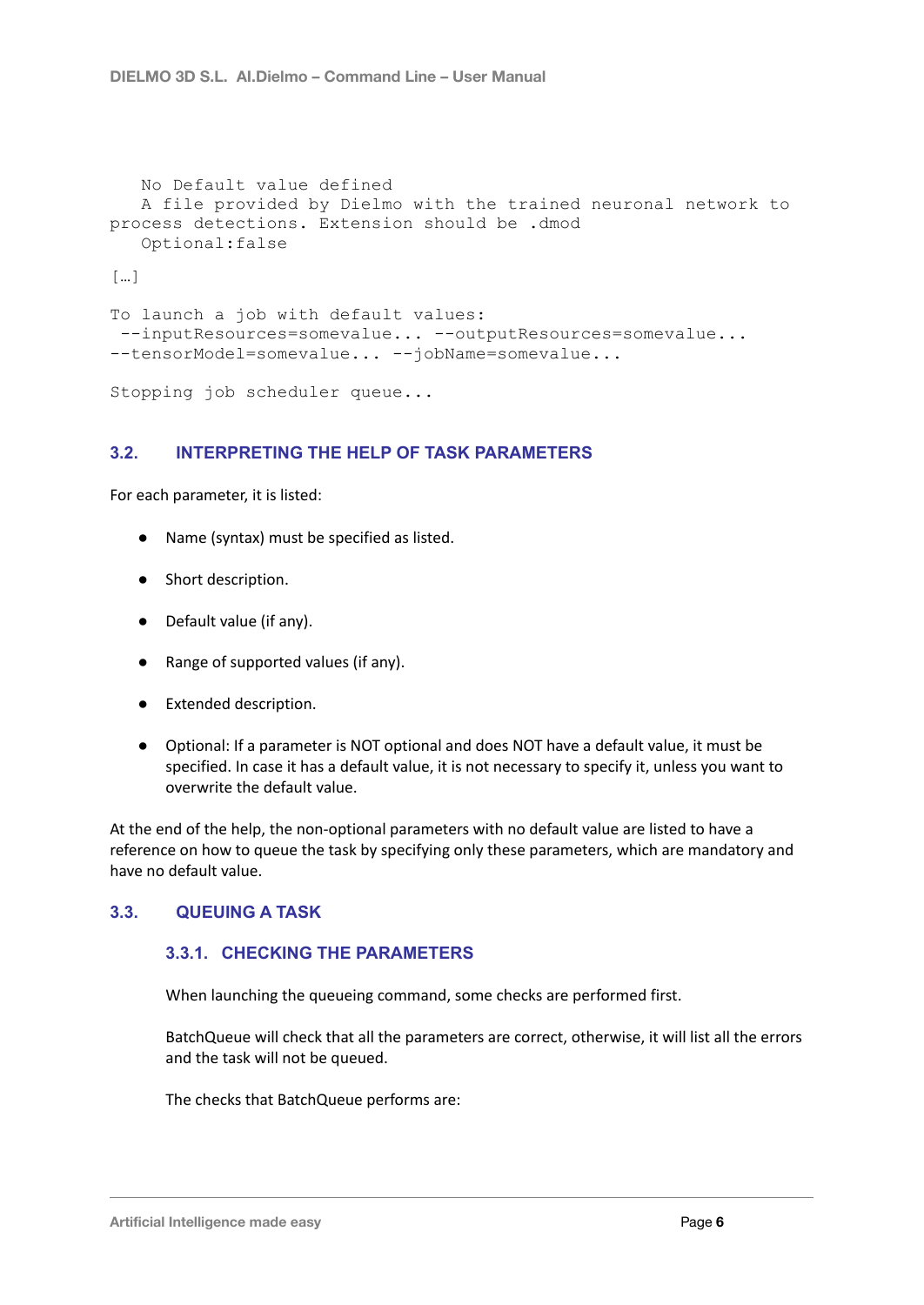All non-optional parameters have been specified and have a value.

The value of the parameters is correct if:

- Is within the allowed range of values.
- Is a directory or file name, which exists and is accessible.

#### An attempt to queue without specifying the required parameters is shown below as an example.

C:\Users\Public\AI.Dielmo>batchqueue --jobName=drawDetectionsJob AI.Dielmo command line interface. batchqueue Starting ApplicationQueue v0.0.1-SNAPSHOT using Java 11.0.9.1 on JCELDAWIN with PID 8876 (C:\Users\Public\AI.Dielmo\AI.Dielmo.batch.jar started by jcelda in C:\Users\Public\AI.Dielmo) No active profile set, falling back to default profiles: default Started ApplicationQueue in 3.517 seconds (JVM running for 5.325) Error in parameters values: Parameter [inputResources] cannot be null Parameter [outputResources] cannot be null Parameter [tensorModel] cannot be null JOB NOT QUEUED Stopping job scheduler queue...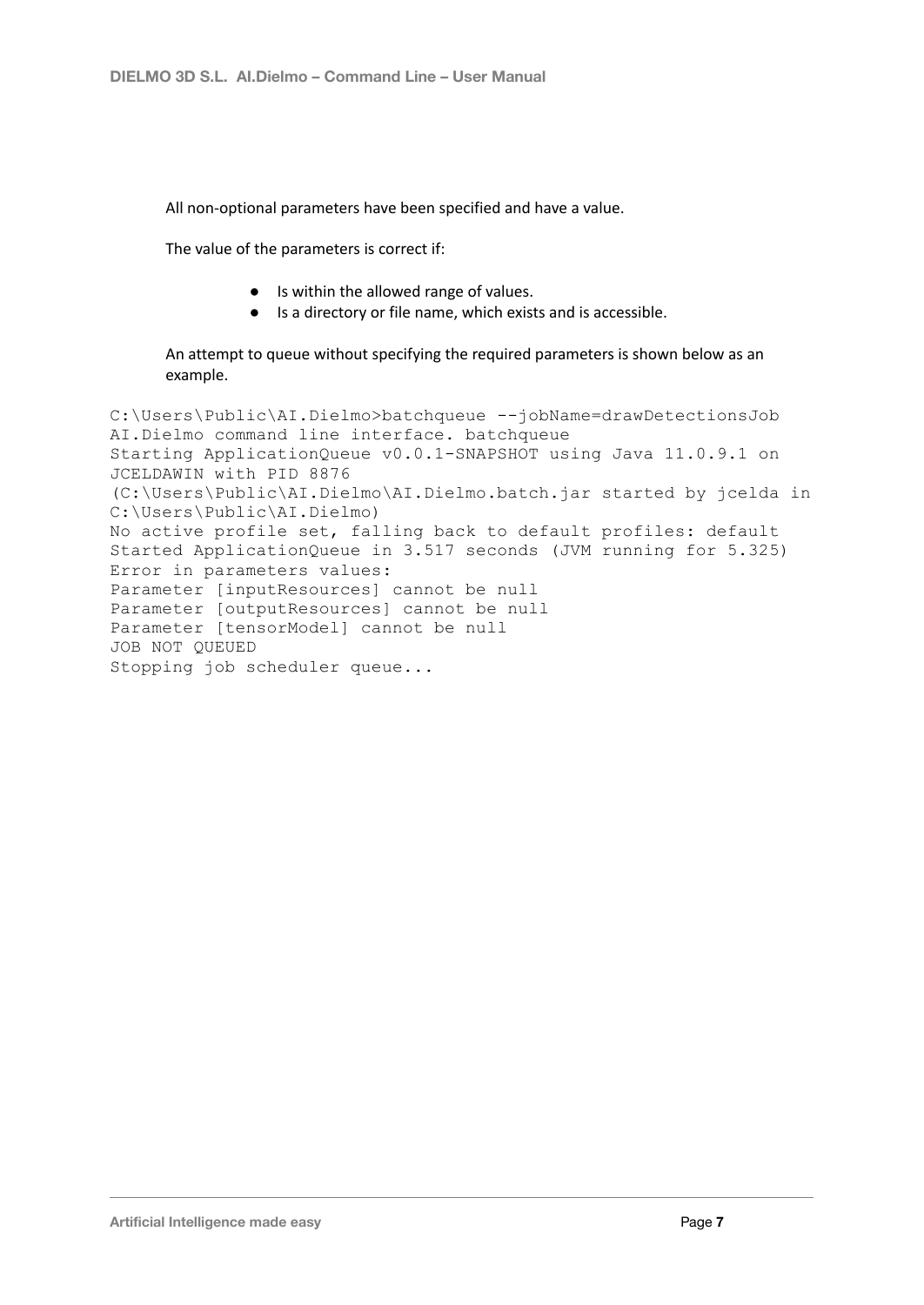### **3.3.2. SYNTAX FOR QUEUING A TASK**

#### Use the following syntax:

```
C:\Users\Public\AI.Dielmo> batchqueue --jobName=drawDetectionsJob
--inputResources=Y:\temp\openai\person_images
--outputResources=Y:\temp\openai\output
--tensorModel=Y:\temp\openai\models\mask rcnn inception v2 coco 201
8_01_28.dmod
AI.Dielmo command line interface. batchqueue
Starting ApplicationQueue v0.0.1-SNAPSHOT using Java 11.0.9.1 on
JCELDAWIN with PID 12984
(C:\Users\Public\AI.Dielmo\AI.Dielmo.batch.jar started by jcelda in
C:\Users\Publi
c\AI.Dielmo)
No active profile set, falling back to default profiles: default
Started ApplicationQueue in 3.492 seconds (JVM running for 5.361)
Queing job:[drawDetectionsJob] with
parameters:[{inputResources=Y:\temp\openai\person_images,
outputResources=Y:\temp\openai\output,
tensorModel=Y:\temp\openai\models\mask_
rcnn inception v2 coco 2018 01 28.dmod, accuracy=50.0,
numberOfThreads=1, chunkSize=1, strokeSize=5, bufferWidth=5,
bufferHeight=5, mergeType=Merge, intersectionPercent=70,
 laplacianThreshold=0, useProcessorParts=false,
windowsSizeX=3600.0, windowsSizeY=4800.0,
overlapBetweenParts=1800.0, jobName=drawDetectionsJob}]
Job Queued...
Stopping job scheduler queue...
```
#### Note:

Directory and file names containing whitespace should be escaped using double quotes, as seen in the inputResources parameter.

```
C:\Users\Public\AI.Dielmo>batchqueue --jobName=drawDetectionsJob
--inputResources="Y:\temp\openai\person images"
--outputResources=Y:\temp\openai\output
--tensorModel=Y:\temp\openai\models\mask rcnn inception v2 coco 201
8_01_28.dmod
```
#### **3.4. LISTING THE QUEUED TASKS**

To obtain a list of the queued tasks, the -list parameter is used, as shown in the following command:

```
C:\Users\Public\AI.Dielmo>batchqueue --list
AI. Dielmo command line interface. batchqueue
Starting ApplicationQueue v0.0.1-SNAPSHOT using Java 11.0.9.1 on
JCELDAWIN with PID 7676
```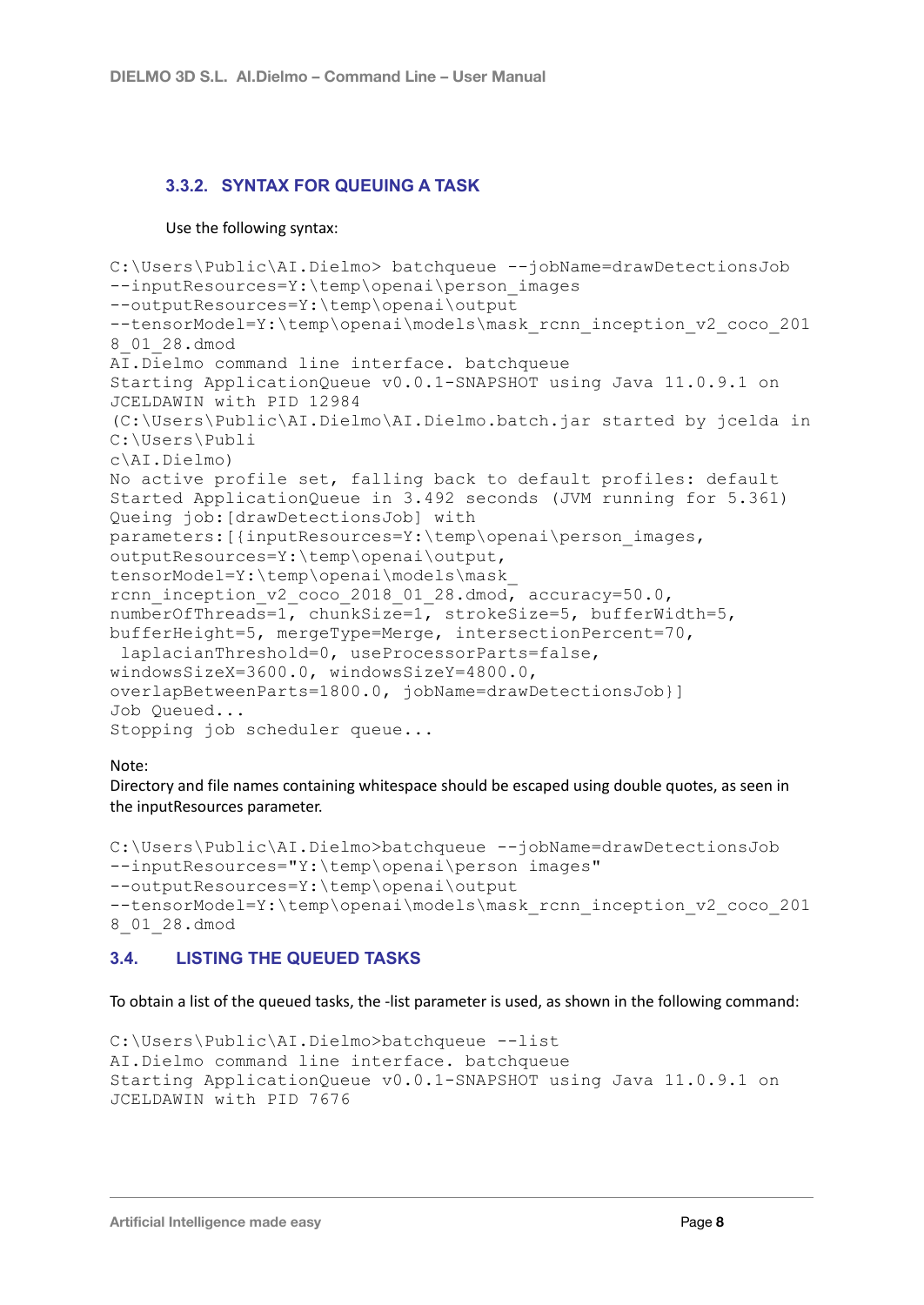```
(C:\Users\Public\AI.Dielmo\AI.Dielmo.batch.jar started by jcelda in
C:\Users\Public\AI.Dielmo)
No active profile set, falling back to default profiles: default
Started ApplicationQueue in 3.531 seconds (JVM running for 5.323)
Queued Jobs:
Job Id:1619111236094 Queued since:2021 abr. 22 19:07:16 Job
Type:[drawDetectionsJob] Parameters:[#Thu Apr 22 19:07:16 CEST 2021
jobName=drawDetectionsJob
bufferHeight(long)=5
laplacianThreshold(long)=0
windowsSizeY(double)=4800.0
windowsSizeX(double)=3600.0
tensorModel=Y\:\\temp\\openai\\models\\mask_rcnn_inception_v2_coco
2018_01_28.dmod
accuracy(double)=50.0
outputResources=Y\:\\temp\\openai\\output
overlapBetweenParts(double)=1800.0
mergeType=Merge
intersectionPercent(long)=70
strokeSize(long)=5
inputResources=Y\:\\temp\\openai\\person_images
numberOfThreads(long)=1
chunkSize(long)=1
useProcessorParts=false
bufferWidth(long)=5
]
Stopping job scheduler queue...
```
#### **3.5. BATCH CREATION FOR WINDOWS**

You can create batch's to be able to queue many jobs using a batch script in windows.

In the installation directory of the application you can find a script which can be used for the enqueuing of different jobs to be done.

To do this we will create a batch file, in which we will add as many lines of calls to the batch queue as necessary:

We will create the file jobs.cmd

```
call batchqueue --jobName=drawDetectionsJob
--inputResources=Y:\temp\openai\person_images_1
--outputResources=Y:\temp\openai\output1
–tensorModel=Y:\temp\openai\models\mask_rcnn_inception_v2_coco_2018
_01_28.dmod
```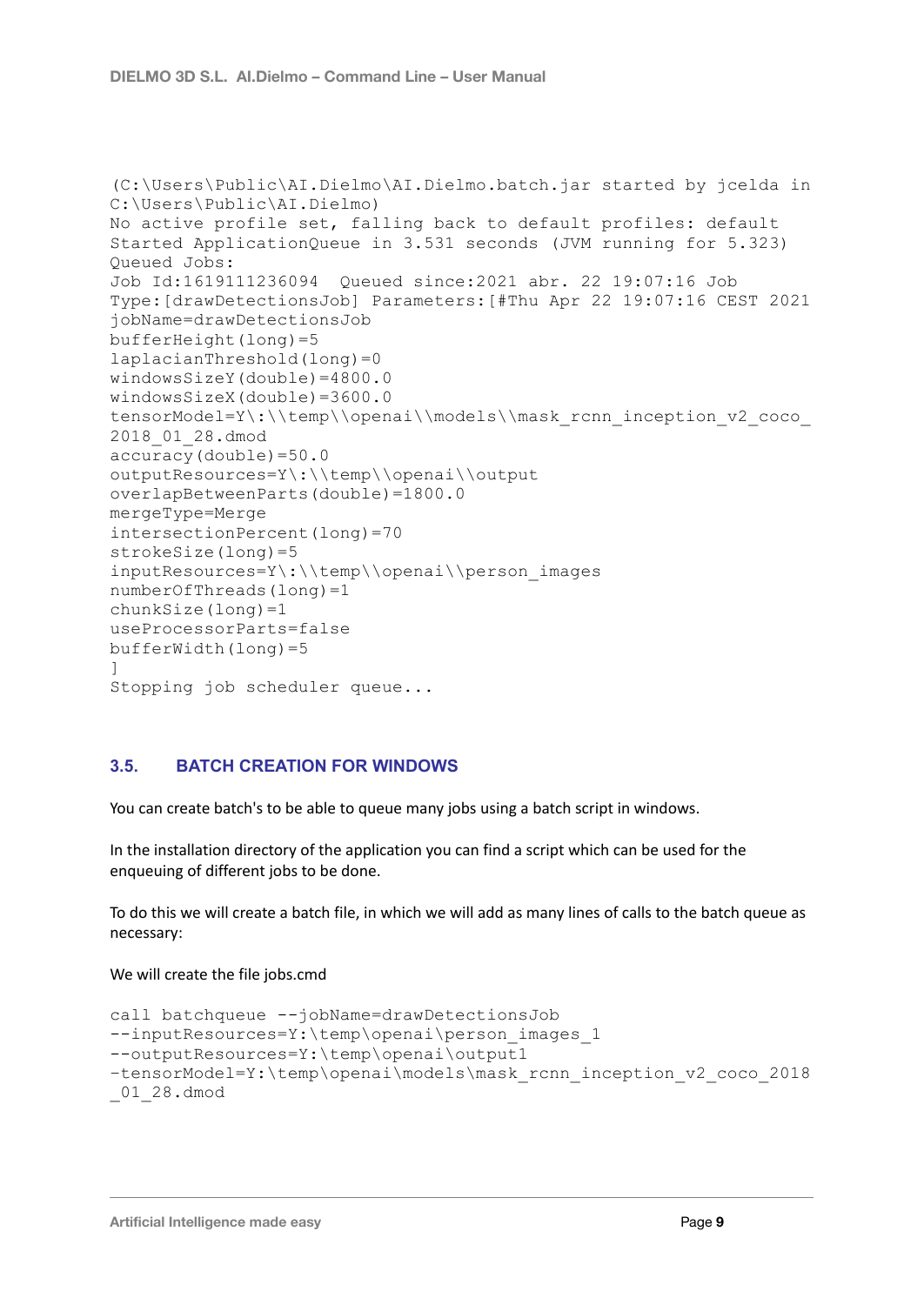```
call batchqueue --jobName=drawDetectionsJob
--inputResources=Y:\temp\openai\person_images_2
--outputResources=Y:\temp\openai\output2
–tensorModel=Y:\temp\openai\models\mask_rcnn_inception_v2_coco_2018
_01_28.dmod
call batchqueue --jobName=drawDetectionsJob
--inputResources=Y:\temp\openai\person_images_3
--outputResources=Y:\temp\openai\output3
–tensorModel=Y:\temp\openai\models\mask_rcnn_inception_v2_coco_2018
01 28.dmod
```
We save the file and we will be able to execute it by double-clicking on it or from a terminal window.

#### **3.6. ERROR CODES**

When BatchQueue is invoked, the process returns an execution result code in the variable %errorlevel%.

This result code allows knowing the final status of the command execution, useful for integration into the user's productive processes.

| 0            | The command was executed correctly                                            |
|--------------|-------------------------------------------------------------------------------|
| $\mathbf{1}$ | Error in parameters (error details will be printed in the error output of the |
|              | console)                                                                      |
| $2^{\circ}$  | Unexpected error (details of the error will be printed in the error output of |
|              | the console)                                                                  |

The error code can be queried with the following command:

```
echo %errorlevel%
1
```
For example, launching the command with the inputResources directory parameter without escaping:

```
C:\Users\Public\AI.Dielmo>batchqueue --jobName=drawDetectionsJob
--inputResources=Y:\temp\openai\person images
--outputResources=Y:\temp\openai\output
--tensorModel=Y:\temp\openai\models\mask_rcnn_inception_v2_coco_201
8_01_28.dmod
AI.Dielmo command line interface. batchqueue
Starting ApplicationQueue v0.0.1-SNAPSHOT using Java 11.0.9.1 on
JCELDAWIN with PID 14384
(C:\Users\Public\AI.Dielmo\AI.Dielmo.batch.jar started by jcelda in
C:\Users\Public\AI.Dielmo)
No active profile set, falling back to default profiles: default
```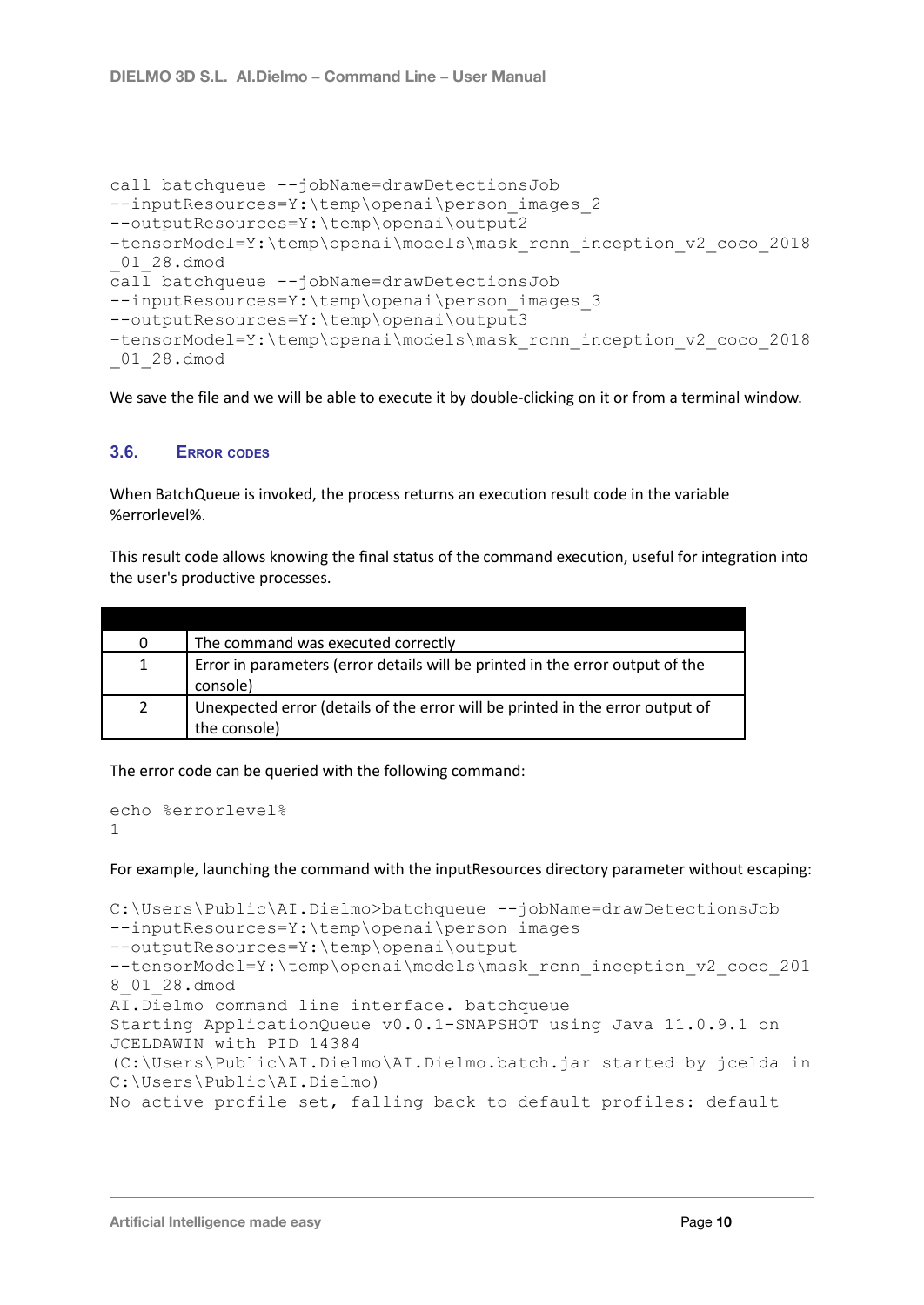```
Started ApplicationQueue in 3.489 seconds (JVM running for 5.203)
Error in parameters values:
parameter:[inputResources] [Y:\temp\openai\person] file does not
exists
JOB NOT QUEUED
Stopping job scheduler queue...
```
The output presents the descriptive error of the parameter (parameter:[inputResources] [Y:\temp\openai\person] file does not exist), and when printing %errorlevel% we obtain:

```
C:\Users\Public\AI.Dielmo>echo %errorlevel%
1
```
#### **3.7. DIAGNOSTIC INFORMATION**

In the directory C:\UsersPublicAI.DielmoLogs a text file is saved with all the outputs of CoreBatch executions.

It can be consulted for example using the following command:

```
C:\Users\Public\AI.Dielmo>more logs\ai-dielmo-queue.log
```